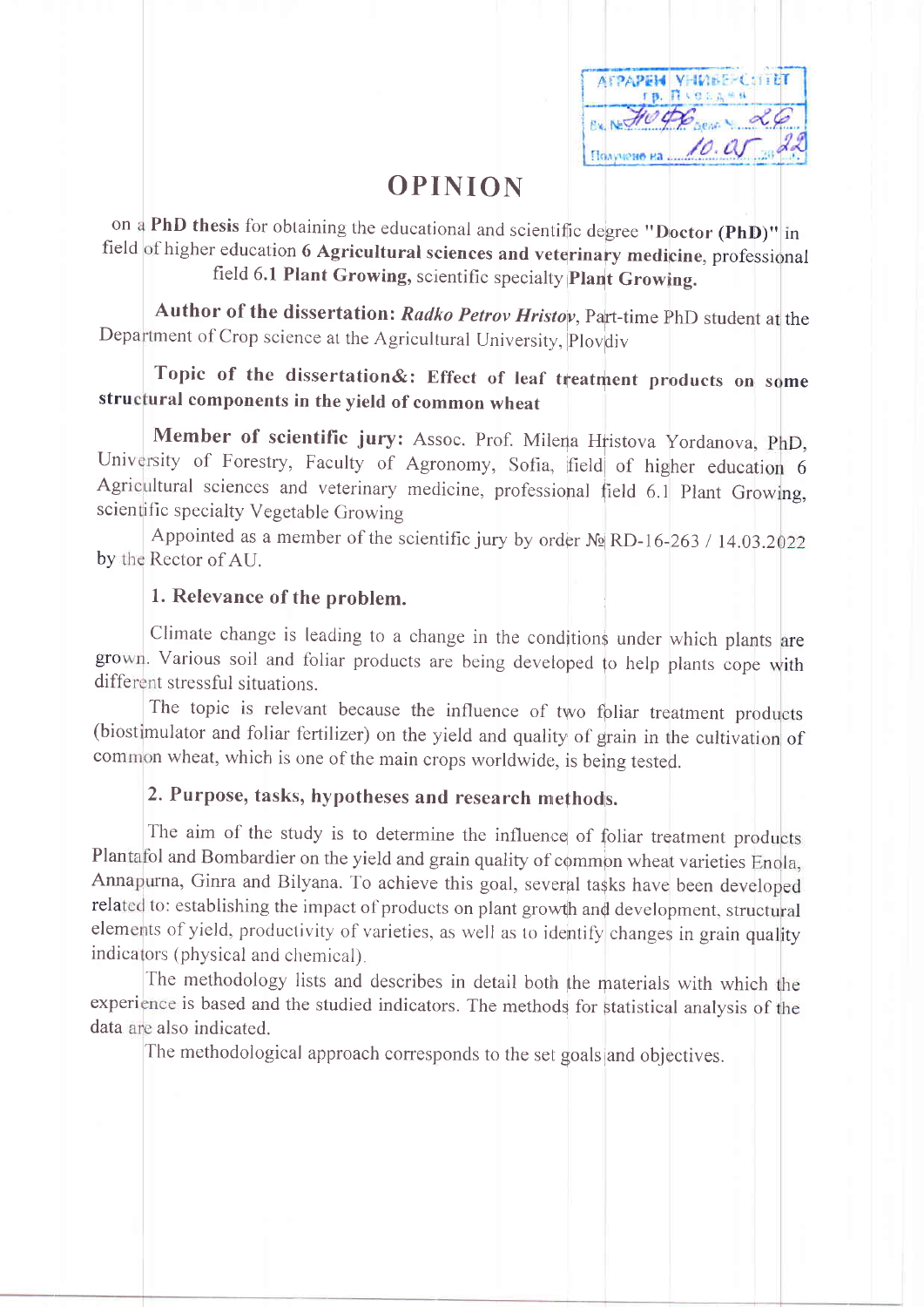### 3. Visualization and presentation of the obtained results.

The dissertation is illustrated with 49 tables, 9 photos and 1 figure, which reflect the conduct of the experimental part and the results obtained. They are arranged according to the set tasks, and the data are supported by statistical analyzes.

#### 4. Discussion of the results and used literature.

The section, which includes the presentation of the results and their discussion, covers 77 pages. The results are interpreted concisely by the author, and at the end comparisons are made with other authors.

More than 79 literature sources have been used, most of them in Latin.

Based on the obtained results and comparisons with other authors, ten conclusions related to the varieties and the applied products were formed.

# 5. Contributions of the PhD thesis.

A total of 10 contributions were presented, the first four being proposed as scientific-theoretical and the other six as scientific-applied contributions.

#### **Scientific contributions**

The scientific and theoretical contributions are related to establishing the influence of the studied foliar treatment products on the growth and development, on the structural elements of the yield and on the productivity of the varieties.

#### Scientific and applied contributions

The scientific and applied contributions are again related to establishing the effect of foliar treatment on productivity, on the studied indicators and on the four tested wheat varieties. An important contribution is related to the establishment of the optimal combinations between the applied foliar treatment products, the phases of wheat development and the meteorological conditions.

#### 6. Critical remarks and questions.

I have a few remarks to the doctoral student: the first is about the literature reference - I found some inaccuracies related to the citation of authors, there is a discrepancy between the cited authors in the literature review. There were also other small inaccuracies when discussing the tables. But these are usually technical errors, so I recommend the PhD student to be a little more precise in his next research activities.

My second remark is related to the contributions - there is an overlap in some scientific and applied contributions with scientific and theoretical ones. As the focus of the topic is on testing foliar treatment products, it may have been better to focus on their impact more clearly.